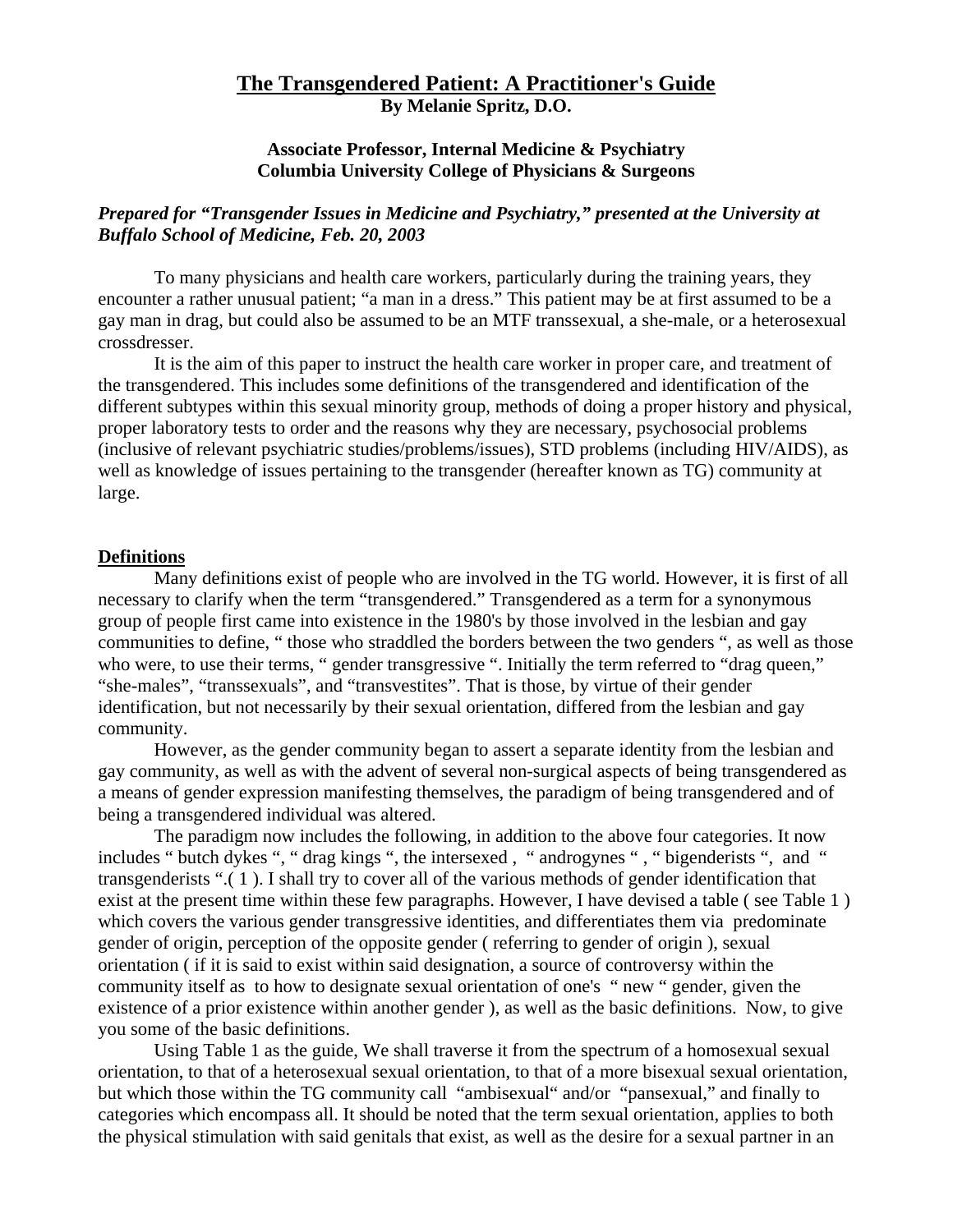intimate relationship. Both during and after the transition from one gender to another, the TG individual may experience a conflict, as well as a change in the physical object of desire, concomitantly with the alteration in sensation as one changes gender. Furthermore, it should be noted that many TG people feel that sexual orientation as a concept, is monogendered, or based on a fixed-gender social construct, instead of a more fluid-gender construct found in the TG world, which invalidates it when applied to TG people. Hence, many people in the present community, refer to themselves in their present gender role as pansexual, or ambisexual, to account for the change that took place with the alteration in gender. They might also use the suffix, -identified, to the sexual orientation as well to also take into account the alteration of their body from the previous gender.

The first types that we see are "drag queens," "drag kings," and "butch dykes". These are people who are predominantly homosexual in their sexual orientation, but may act as an exaggeration of the opposite gender. This aspect of gender expression, may be used for performance, in the case of " drag queens " and/or " drag kings ", but it may also form as a method of gender transgression within one's own identification of sexual orientation in the case of the resurgence of the " butch/femme " movement in lesbian subculture, as expressions and subversions of one's feminine identity, as well as the ideal of heterosexual women. Usually, if the person then lives fulltime within the new gender role or idealized construction of it, as personified by the above space as given in the TG world, then the person progresses to a whole new category given below.

 The next type of a gender transgressive individual is one who through the use of "street hormones", and via "castration surgery", "breast augmentation surgery", the individual becomes a simulation of the desired gender, while as a result of educational/financial constraints is unable/unwilling to follow the medical standards of care (to be gone into at a later time) in order to obtain sexual reassignment surgery/ sexual confirmation surgery ( hereafter known as SRS/SCS ). This individual may also have a comorbidity with several types of chemical dependence, and could also be classified as MICA, or dual-diagnosis patient in psychiatric terms as well. It should also be noted that via class structure in American society today, that people of color also predominate in this group. Furthermore, the individuals are often preadolescent to young adult in age, because when the individual is younger, (s)he is apt to confuse issues of sexual orientation with those of gender identification, and look for one's self expression in the way described above. This person is also known in the TG community as a "street-transsexual". It could be said that the only difference in the above two categories of gender expression lies in the ability to simulate via hormonal or surgical means, the desired gender and sexual role.

The next category called "club kid" somewhat straddles the previous two types, yet it goes beyond it in gender transgressiveness. This category, through elaborate costumes, and make-up, as well as through hormones, and/or congenital anomalies of birth, as well as through individual choice, tries to appear androgynous in many respects. That is, containing aspects of both/neither gender. This individual usually inhabits late nightclubs, and began to exist in the early 1980's. This individual is usually found in urban environments, predominantly major cities of the East, Midwest, and West, especially in New York, and San Francisco, because of their large lesbian and gay populations, and as a secondary consequence of their influence on the majority culture. It is often said that the birth of this movement began in the early 1970's, with the advent of the " glamour rock " movement, and with the rise of the androgynous rock performer David Bowie, and the character he created- " Ziggy Stardust ". This individual, like the previous one, is primarily preadolescent to young adult in age, and can also said to be chemically dependent. Ethnicity doesn't seem to matter, since there is a wide range of ethnicity in the nightclub crowd on any given night. However, the individuals seem to come from predominantly middle-class and/or stable homes. This person might also be better educated than the previous classification, having attained a college education, or of having it as a goal. In terms of sexual orientation, these individuals are a mix of both heterosexual and homosexual youngsters, although it could be said that the majority identify themselves as bisexual, or do not consider sexual orientation to be an issue at all.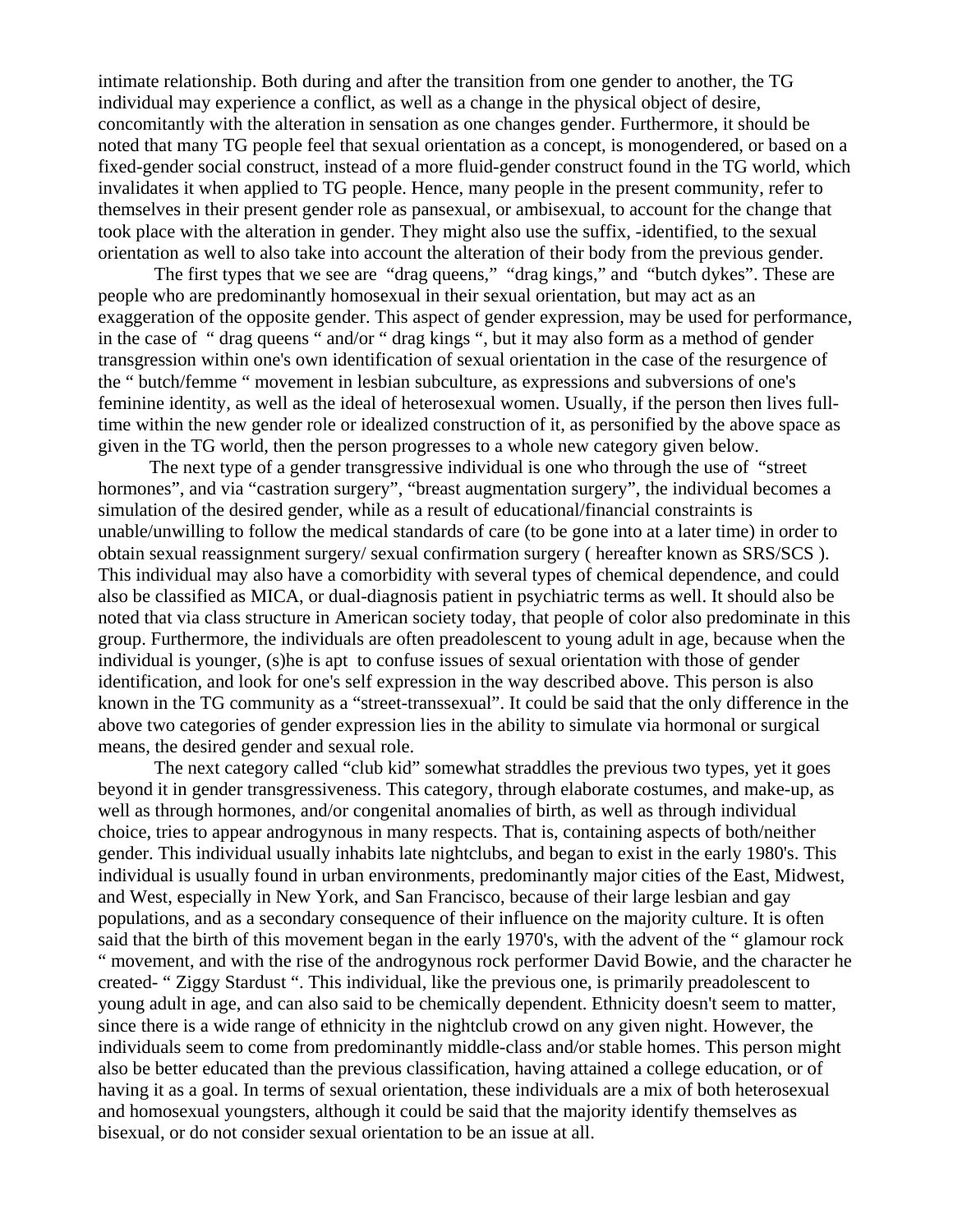Crossdressers, otherwise known as transvestites, is both the next and the largest of all of the categories. This category is estimated to make up approximately 5% of the total population, as well as much as 75-80% of the TG population. These people are also classified as transvestic fetishism in the DSM-IV, of which many people within the crossdressing ( hereafter known as either CD or TV ) community differ in its' inclusion ( more about this in the issues section). These people are primarily heterosexual in sexual orientation, although they are found to be erotically stimulated via the placement of female undergarments on the body, and said to desire so- called " lesbian " relationships with their female sexual partners. These individuals are predominantly male in terms of gender of origin. They may also be middle class, both in terms of upbringing, as well as via responsibility in the social structure as well. This classification however crosses all boundaries, in terms of class and social structure. It is further ironic in the predominance of these individuals in both the armed services, as well as in police/fire departments. Furthermore, these individuals may continue to practice in various masculine blue collar occupations as well, in contrast to their feminine gender identity. These individuals are often "in the closet" in contrast to many of the other types, and/or classifications. They do so to protect their livelihood, but appear to be, in psychiatric terms, ego-dystonic, and may illustrate their dystonism via a "homophobic" stance.

The next transgendered type or category is that of the androgyne. The androgyne can originate from either gender, and is considered to be ambisexual/pansexual in terms of sexual orientation, especially because of the ambiguous nature of their primary and secondary sexual characteristics. These individuals may also be intersexual in nature, having gone back to gender ambiguity, as a means of finding oneself, after childhood SRS, or as a means of social construction. These people may also be part of the developmental process of being a transsexual, or a transgenderist, during the transition from male to female, or from female to male. It is during this time that the TG individual is often questioned by others, " Are you a boy or a girl? ", and experiences overt and covert forms of discrimination, in the forms of homophobia, and transphobia . However, in the interests of brevity, this subject will be covered more in the psychiatric, and the psychosocial aspects of care. This individual can come from any class and/or racial strata, but is usually older, being in the twenties, although some have also been in their early thirties. This individual usually is at least middle class, in terms of class structure, as well as predominately white, although there is much use for variation, since as part of the process of " becoming ", also subverts racial, and class structures, along with the polarity of gender identity.

A person called a bigenderist is the next category. A bigenderist has two definitions at the present time. The first definition is that of an individual who lives dual identities in both genders. This individual may or may not be in the process of cross gender hormonal treatment (hereafter known as CGHT), as well in the process or the identity of a transsexual, or a transgenderist in transition from one gender to another. However, this individual could also view life from a CD/TV aspect as well. This individual may maintain legal identity cards, in both the male and female forms, as well as credit cards etc. However, this person could also outwardly appear as the member of one gender, and be in a sexual relationship regardless of sexual orientation, using the gender of origin. Thus, an outwardly appearing "heterosexual" relationship, could be by both participants taken as " homosexual " in content. The same relationship could also be apparently "homosexual," while be in actuality via both participants "heterosexual". Thus, one sees the subversion of gender identity and both sexual expression illustrated in both the bigenderist, and the androgyne forms of TG expression. Both of these forms have often existed in both literary forms, as well as well known persons in literature. However, both did not begin to appear in greater numbers until the mid to late 1980's, when the gender community began active formation in reconstructing its' paradigm, and dissolving some of its ' relationship to the lesbian and gay community.

 The next category is one thought to be the most common by the layperson via tabloid television, and television talk shows, but is actually one of the least common of all the above categories. The individual, and/or category that is being described is transsexual (hereafter known as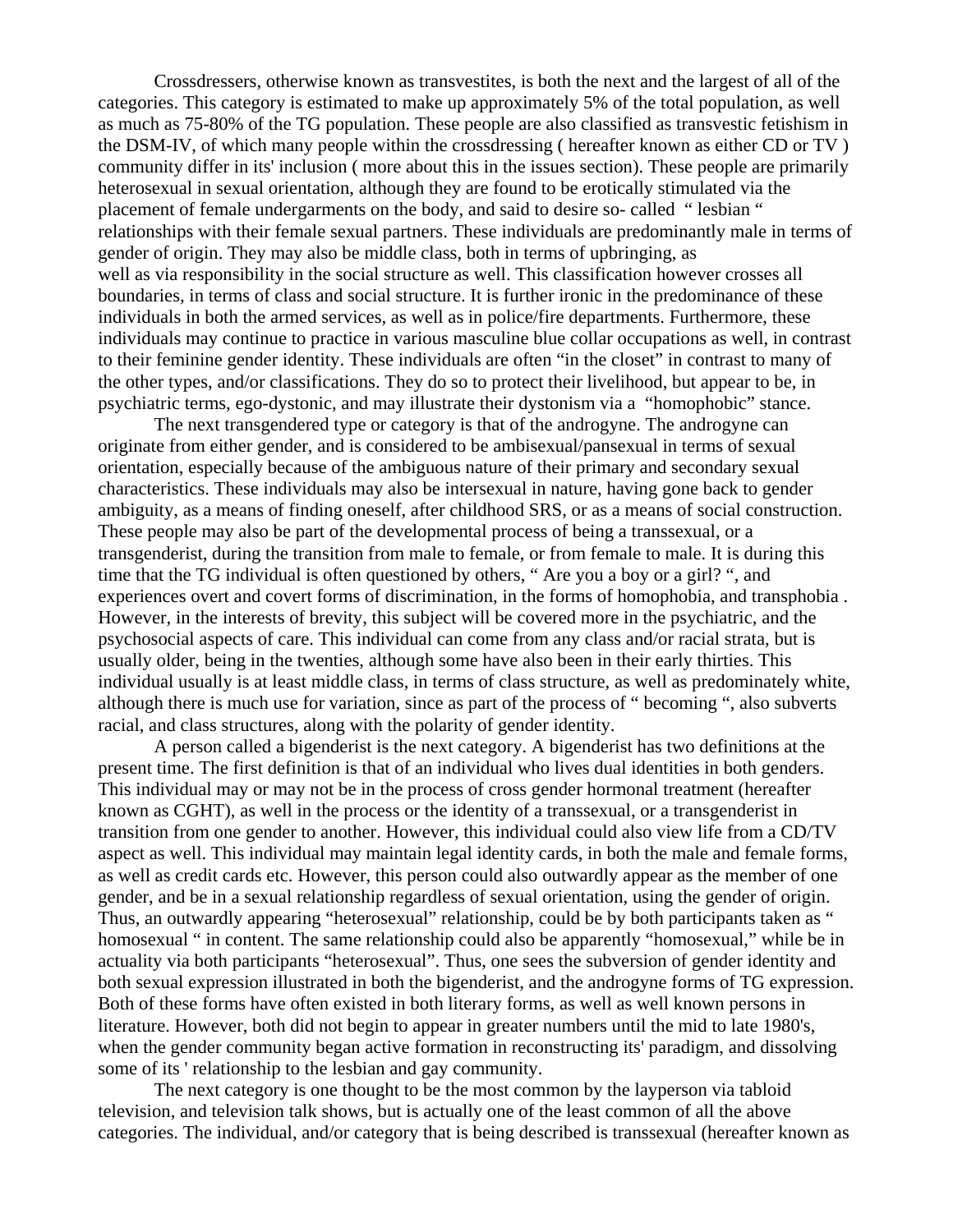TS). This individual, through both CGHT and SRS, undergoes transformation from one gender to the other. Statistically speaking, this individual represents 1/38,000 to 1/58,000 of the total population, as well as 1% of the gay male population. The best incidence of this individual in the general population is said to be 1/10,000. It is also said that approximately 1% of those applying for, and obtaining CGHT and SRS, go through towards completion of the process, in standard gender identity clinic structures, and by following the standards of care. This person is also usually white, and from a middle class background, although a majority in the seventies were both people of color, and sex workers. This individual may also have had issues of chemical dependency, sexual abuse, and incidence. This person is also to have a comorbidity with dissociative disorders, as well as personality disorders, with a predominance of histrionic, borderline, and narcissistic personality disorders. It has been thought by many psychiatrists that the chemical dependencies may relate to both internal and external forms of homophobia and transphobia, and is therefore a form of egodystonia. Furthermore, a correlation has also been found between the incidence of sexual abuse and/or incest and the incidence of dissociative disorders within this group. However, this will be discussed further in the psychiatric section of this paper.

Transgenderist is a category that lies somewhere in between TS and CD individuals in the TG community. Essentially, these are individuals who through CGHT, either from a CD or a TS perspective, have chosen to live in the gender opposite the gender of birth or origin. These people have decided to opt out of surgical means to fulfill their goal, and thus forgo SRS/SCS. These people tend to follow the HBIGDA standards of care, and to be similar to both TS, and CD's both in origin, as well as initial presentation. They are often called within the TG community " NonOps", using the old terminology, as well as adopting the medical terminology to signify surgical status, via " PreOp " for a preoperative/presurgical candidate, as well as "Postop" to denote one who has undergone SRS. These individuals are quite comfortable with their gender status. It could also be said that this group of individuals is usually in the age range from the late thirties to early forties, up to the eighties. These individuals are also part of the developmental cycle of the TS, in that they are often individuals who had began, in TS/TG vernacular, " the Real Life Test ", which is the period, when according to HBIGDA standards of care, that the individual lives a 1-2 year span in the gender of identity, rather than that of birth. This is placed so that the person can have a realistic life assessment of the new gender, than an ideal of such, prior to SRS/SCS, which is considered to be a permanent alteration of gender status, and is considered to be irreversible. Although there is one instance in the literature where such a reversal took place. These individuals choose to live in an opposite gender space, despite of, and because of the HBIGDA standards of care.

The final category, type or classification is the intersexual. The intersexed, are in medical terms, hermaphrodites and pseudohermaphrodites. However, in terms of both the TG and the intersexed (hereafter known as IS) communities as gender transgressive by means of birth. This includes not only Klinefelter's and Turner's type individuals, or which there is predominance in the TS population, and of the TG population as a whole, but also contains individuals who have congenital anomalies such as Androgen Insensitivity Syndrome (hereafter known as AIS). This group of individuals, contains people with adrenocortical insufficencies of all types, as well as individuals born with many varieties of ovitestes, In essence, these people are usually seen by pediatric endocrinologists, as they develop, and often undergo SRS when they are toddlers, often at there parents' behest. It is often necessary to perform numerous laboratory tests to confirm their status, because many TG/TS individuals use it as a justification for their status, in the face of enormous external and internal transphobia

It must be noted that those who cross the gender divide may be very confusing to the practitioner initially, as it is to one who has experienced those feelings directly. However, it must be pointed out that these categories are not rigid constructions, both within the gender community, as well as with the TG individual. That is the individual may begin with one identity, and then find out via self-exploration, as well as CGHT, that one belongs to another.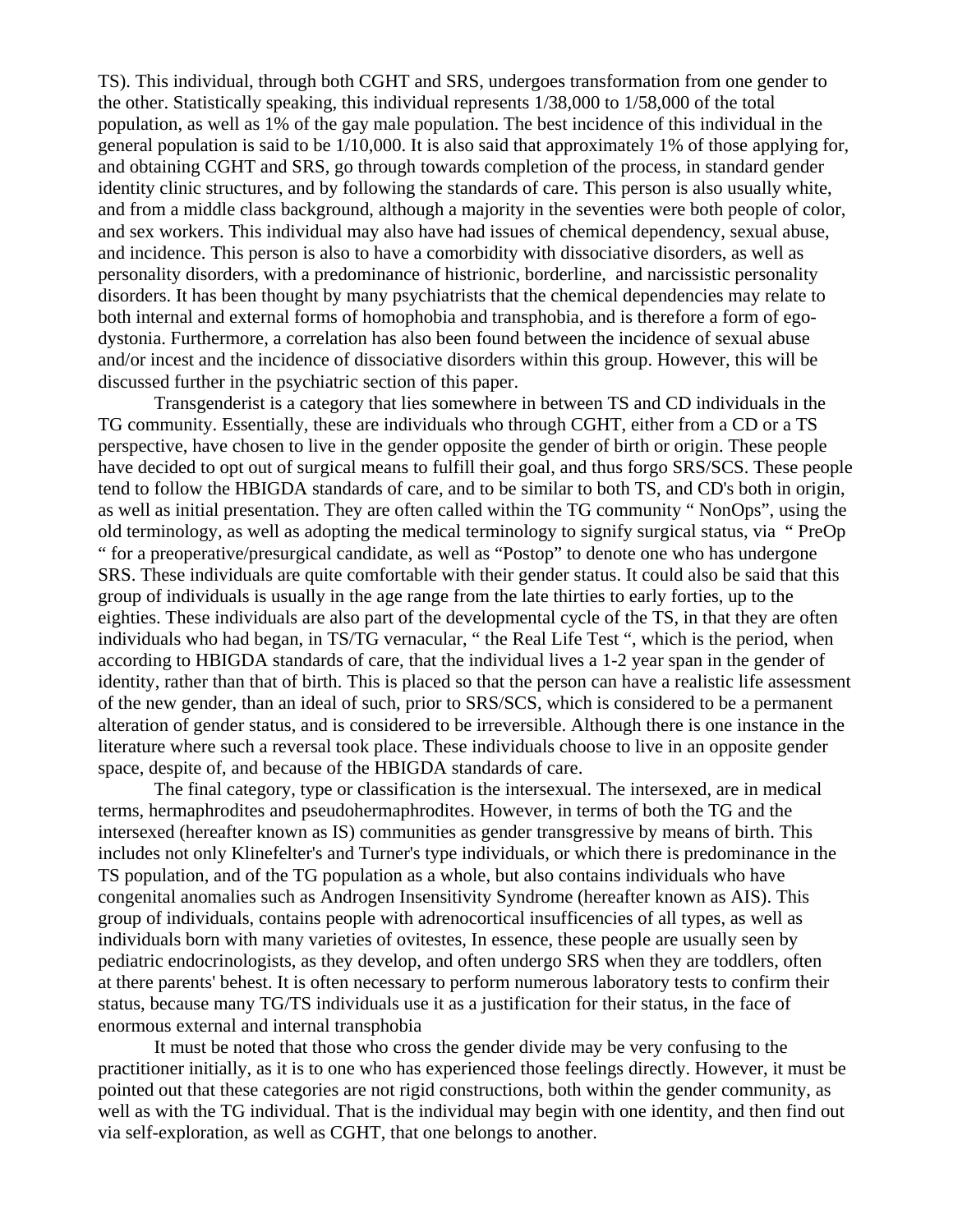For example, an individual may go from a gay man in drag to she-male, to TS, and finally obtain SRS, and be considered female, who has an attraction to other females, and is thus lesbian in sexual orientation. Another example is of an individual who intersexed, has undergone SRS as a toddler, and is raised, and is legally considered to be female. Through self-exploration, this individual explores the lesbian world , and often acts out the role of " butch dyke ". This individual, who also having grown up with a severe shame of her genitalia, because they looked so " different " than other girls, then explores the IS world, and its' possibilities. This individual then considers that she is indeed an androgyne, and instead remains content to this day as both/neither gender.

 As one can easily see, the journey of a TG person is fraught with possibilities that exist for selfexpression. It is thought that as one explores constructions of gender identity and sexual orientation, with a TG patient, that it can be rewarding as well. One must try one's best not to hinder this process by imposing one's own opinions of gender, gender roles, and sexual orientation on one's patient, lest one lose their trust, and sever the all to important physician-patient bond.

### **The Standards of Care Issue**

 Standards of Care are an issue in the TS/TG community that has engaged a great deal of controversy. As a result of the very existence of a standard of care for TS/TG persons being present, as well as a result of changes within the community, as definitions of gender were stretched, and eliminated, there are now at the present time three standards of care that exist for this group of individuals. These standards reflect the constituency of each group, as well as reflecting the problems that each group has encountered.

 The first standards that were formed were the basis of the two others that followed, that is that they were written in response to this coda. These standards were written by the Harry Benjamin International Gender Dysphoria Association( otherwise known as HBIGDA ). The first set were written in 1979, as a result of the need by the various medical professionals, and mental health professionals involved in the group to fit a standard of care that met this group of individuals. The group is named after Harry Benjamin, a prominent Park Avenue endocrinologist who was one of the first to systematize treatment for this subset of individuals. He also had a wide variety of patients, and in his own way formed the protocols for medical treatment of these individuals. He was also the author of one of the classic books on transgendered experience, " The Transsexual Phenomenon ", which was published in the 1960's, and served as the original paradigm for transgendered treatment, HBIGDA as a group is composed of physicians (including psychiatrists, surgeons, endocrinologists, researchers, internists, and family practitioners), mental health professionals (psychologists, and social workers), as well as many other health care workers who work in treating the gender community. Coming from such a relatively conservative group, it is no surprise that the standards that they first articulated in 1979, have undergone little change or revision since that time.

 To summarize HBIGDA standards, they include the following principles. First of all, they are based on the DSM-III-R standards for transsexualism, and are currently being revised to reflect DSM-IV standards for gender identity disorder, and transvestic fetishism. Second, they state that for a minimum 3-6 month period that a person has to undergo therapy, with someone trained in gender issues. It does specify that that individual does not have to have a doctorate, nor a medical degree, but that at one time during the process, the patient has to encounter at least one person with that level of training in a psychotherapeutic encounter. After the initial 3-6 month period has ended, the individual may be given permission by the therapist to obtain CGHT, That person is then referred to an appropriate physician, if one is present in that area to administer CGHT, After a certain amount of time has elapsed, and the individual has began the transition from gender of birth to gender of choice, then that person can begin to live as a member of that gender. This is called the " Real Life Test " by those in the gender community, and involves a 1-2 year period where the person actually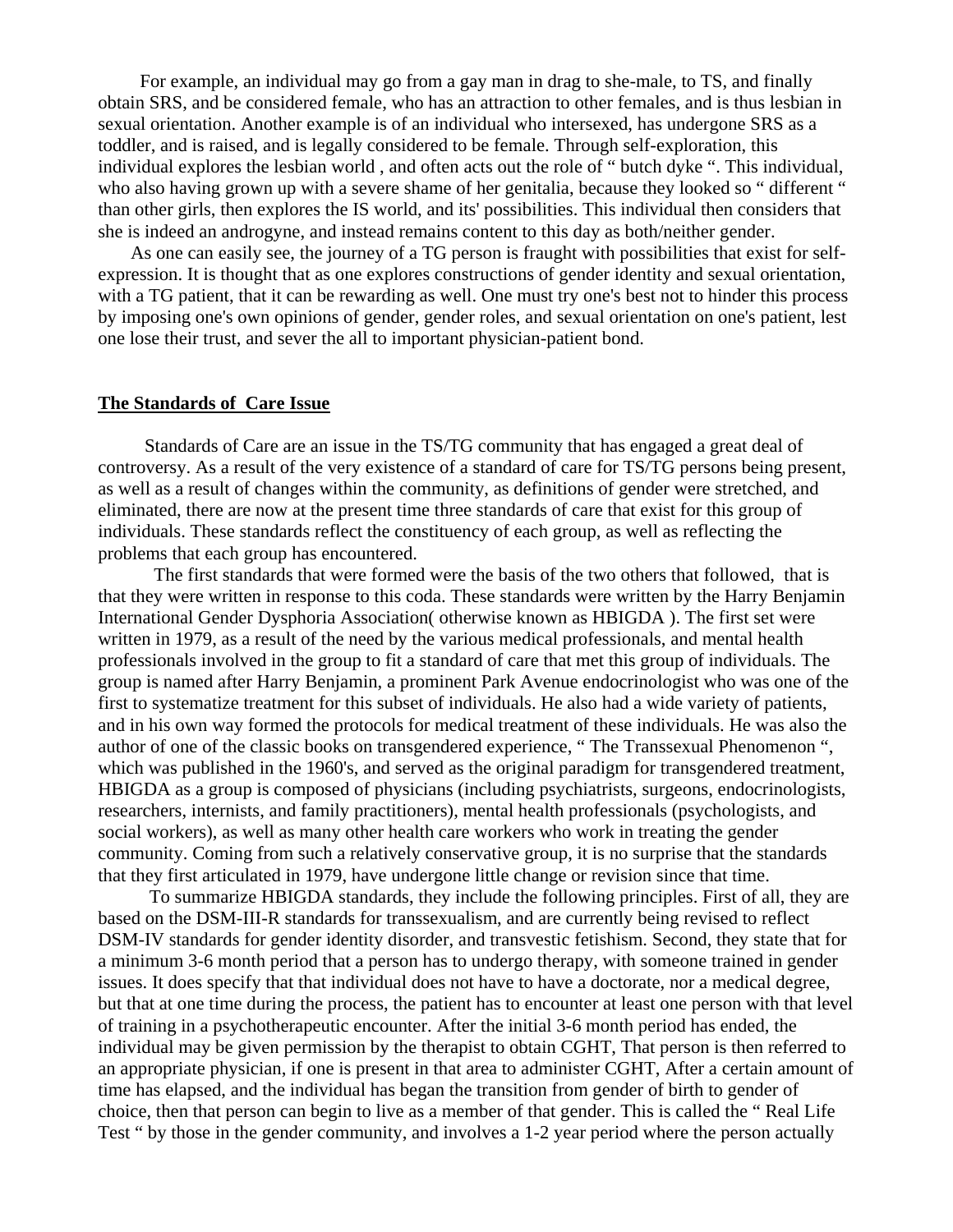lives in the new gender, obtaining employment, credit history etc., and deals with the reality of living in a new gender. During this period, psychotherapy is often encouraged to continue. After the person has been examined by another psychotherapist, after this minimum period of time has elapsed, then a recommendation for SRS is then elicited. At this point a surgeon is recommended, however the surgeon can also refuse to give surgery to this individual as well. Once SRS is completed then it is felt that the person is able to adapt to their new gender role, and only occasional follow-up is at this point recommended.

 As one can easily see, HBIGDA standards of care have many problems. They do not account for the diversity of TG experience, making SRS the one and only goal, and not taking into account any of the other varieties of TG experience. Furthermore, while they have peer review for the mental health professionals, it also fails to give the same peer review to other physicians. It fails to recommend publication of surgical results, and/or complications, nor does it do the same in terms of CGHT, It does not mediate the training of those who administer CGHT or of SRS, nor does it serve as a basis of recommending optimum treatment and/or treatment protocols for those providing CGHT . It also does not allow for the publication of any adverse events by the physicians involved. HBIGDA also stands as the standards of care for those people who are pre-surgical, but what about those TG individuals who have already had surgery? It fails to account for postoperative treatment and follow-up for such patients. It also fails to account for those who might want to provide solutions or options within the transgendered sphere who do not want or desire surgery of any sort, or if it is done, is done of a limited variety.

 HBIGDA standards, while they do have their limitations, are not totally with fault. In an effort to go more towards the side of the patient in these cases, the International Congress on Transgender Law, and Employment (hereafter known as ICTLEP), a legal association consisting of transgendered legal professionals, as well as transgendered laypersons, and their supporters formulated their own standards of care in 1990. This document is based on the "right to privacy" issue that is documented as the basis for pro-choice actions, and it reflects the philosophy of the organization, in that the individual has a right to choose any course of action in the pursuit of happiness. It was formed with not only the input of TG lawyers and TG patients, but also with several physicians who were active in the gender community., although ICTLEP refuses to name the physicians, and/or mental health care workers evolved in the formation of this document. Also as a preamble, for years the TS/TG community has debated " surgery on demand " versus one, as is used in the present light, where distribution of surgery and/or CGHT is tightly restricted by various rules. However, ICTLEP standards went directly in opposition to the HBIGDA standards by asserting that the individual had the right to be given CGHT, simply by expressing the need for it, and that the individual also had a right to SRS in the same manner. This violated any sense of medical ethics, leading many individuals in the gender community to go against this manifesto, because it was against current medical ethos regarding treatment of any sort. This document fails to take into account any contraindications to any such treatment, which the HBIGDA document does in denying treatment to any individual with an active psychosis, or evidence of previous psychotic behavior, as well as distinguishing between the SRS done to the IS early in life, and thus actively excluding them from the definition of TS. This document, also fails to take into account the need for peer review of both medical and mental health professionals, essentially eliminating them from the equation as gatekeepers, but still maintaining some legal autonomy as providers. It solves the above difficulty by eliminating the need for anyone to give a prescription, and enables the person who wants CGHT, and SRS in any way the ability to obtain it, simply by having the desire. The only good thing in this standard is its' ability to depathologize the transgendered, and transsexual individual. It also takes into account the diversity of the community as well. However, it failed to provide for either adequate medical /surgical supervision and peer review, as well as the same for psychotherapy, which might be viewed as mandatory for any individual undergoing such profound reconstructive surgery, no matter how well adjusted the individual.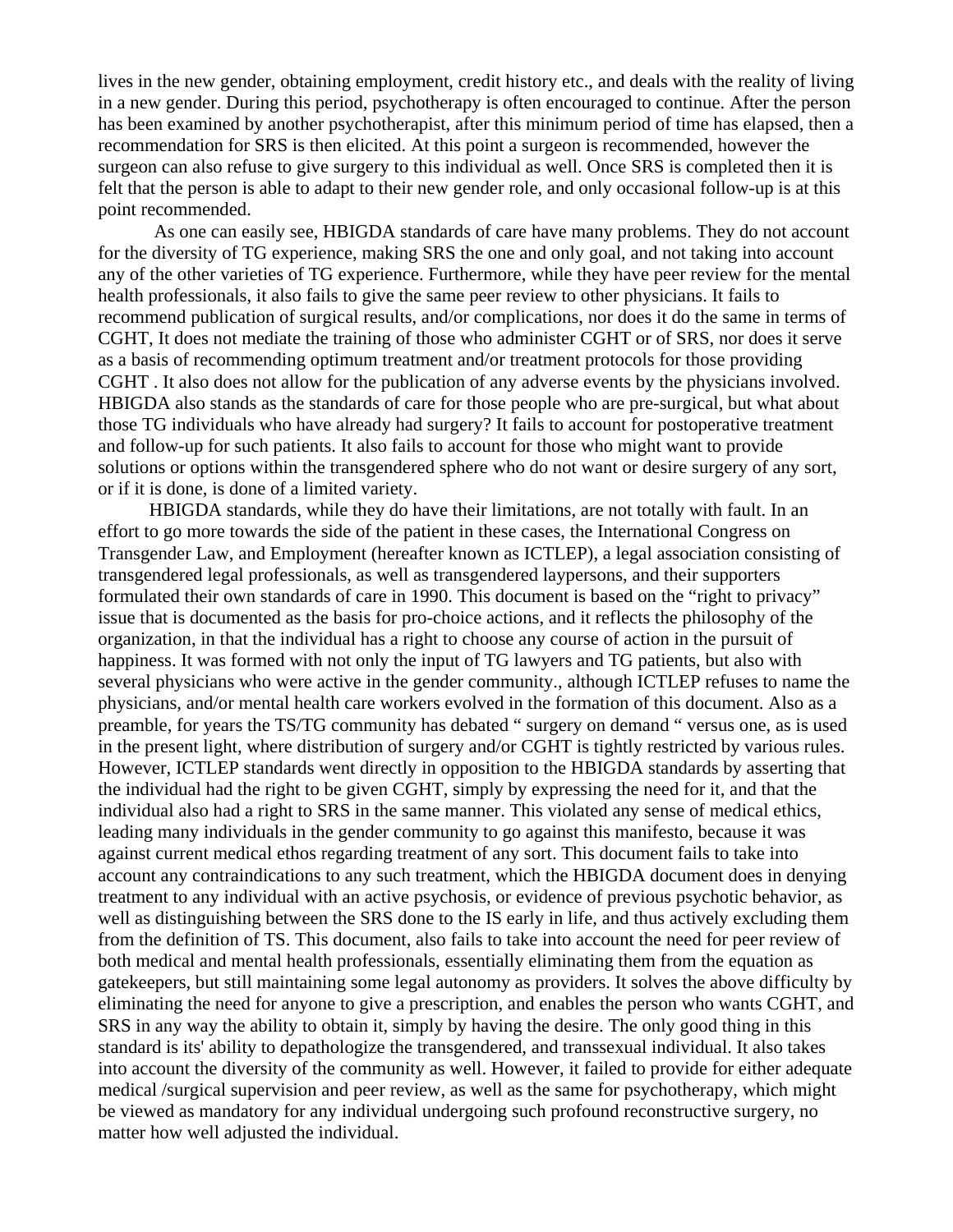In summary, we have gone over the two sets of standards of care, and hopefully elucidated any assets and liabilities with each document. We have also gone in to some of the details surrounding each document, and have hopefully informed the reader on what is medically valid at this time, as well as what is currently under debate. While we do not recommend any one at the given time, it is thought that in the interests of medical jurisprudence, that we favor the HBIGDA, standards in treating this group of people.

#### **History and Physical**

We have gone through the subtypes of individuals, and we have related problems in the current standards of care for treatment of individuals, we shall now document the mechanisms by which a health care worker can do an adequate history, and physical of this individual. We shall do this by first illustrating our intake form, and then by telling the reasons why certain questions are asked. After that is completed, we shall then go into the nuts and bolts that comprise the complete physical examination, stating why certain procedures are necessary, and how a more complete examination can be done on these individuals.

 The history intake form is as illustrated for our clinic (see Figure 2 ) . As one can see it goes over many of the standard questions in a standard form. However, it also asks questions relating to prior use of hormones, how one identifies in term of gender, its' origins, etc. It also goes into questions involving rape and/or sexual assault, or sexual abuse of any kind. It goes into partnership affiliations, but does not label as gay, or lesbian, and it goes into safe sex issues. In many of the other cases, it is much like the standard format, however the expected answers often differ from that which is considered within the normal range.

The first part of our intake involves the name of the individual, this can pose some difficulty to the practitioner, because the patient may desire to be called a name other than shows up on legal forms of identification. We however, choose to address the person in a manner congruent with their own self-image, and then to process any forms with the legal identification, until they have been altered as well. This part of the history explains how the patient perceives themselves, when they first arrived at their conclusions, as well as what their goals may be regarding treatment, Thus, the primary health care provider has a tool, in gauging both patient response, as well as via classification of types of TG person that this individual may be, and over time how that image will change. At this point of time, one should also ask about the marital status of the individual, so that one can place and discuss the intimate relationships that the individual has, and to relay the possibility of partnership counseling as well, as the person undergoes the transition from one gender to the other. One should also ask about the religion of the individual, and if one is active with it. This question can also lead to the individual relaying facts of a spiritual nature, which are quite common in the TS subgroup of individuals.

 The next part of the history deals with the past ways in which the patient has attempted to be transgendered. It goes into when, if ever the patient ever took hormones, how they were used by what dosage strength, an/or brand name, and by which physician, if there ever was a physician involved in the patient's CGHT. This is the usual chief complaint form of the history, and uses the patients' own words in defining themselves, as well as their problems of living in this world. One should also use this portion of the history to get to know the patient better. One should think of it as the " history of present illness " section, whereby one usually characterizes the symptoms, nature and course of present state, as well as any precipitating events, frequency and severity. This part plays a great role with crossdressers, and TS/TG individuals who often go through several purges of clothing etc., before they come to terms with their identity, also known as "coming out". During this time, one can also look for current manifestations in the individual, as well as quality, and going into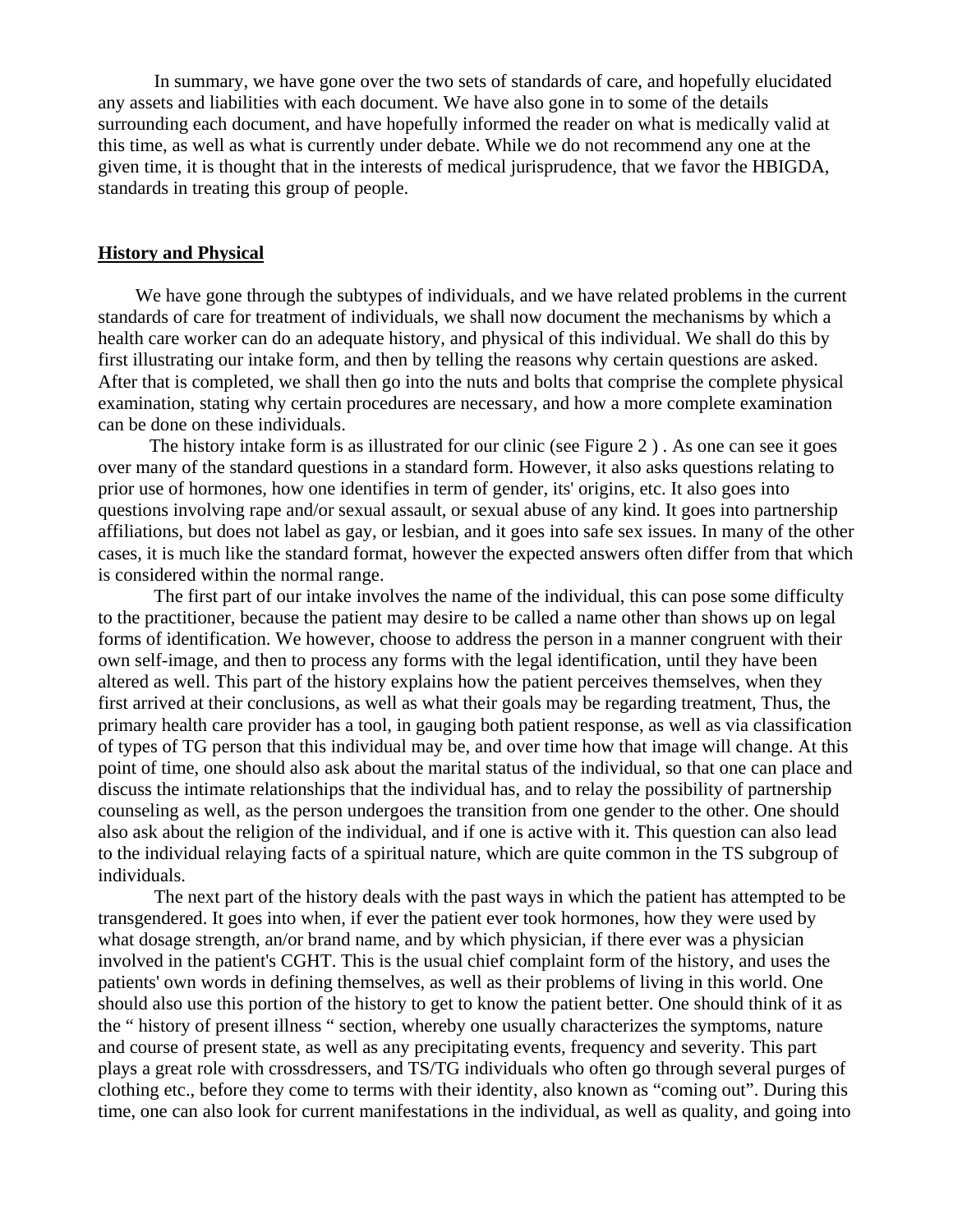the last time the individual was treated for gender discordant behavior, and by whom that patient was treated, as well as the means, and methods of the previous health care practitioner.

 Following this, we now go into the patient's medical history. Like most conventional histories, we go into life threatening illnesses, but particular attention is given to cardiovascular disorders, as well as the hyperlipidemias, since they can be altered with CGHT. We also look for signs of metabolic, and or endocrinologic disease, like hypothyroidism, diabetes mellitus, since CGHT has also been found to alter these disease patterns as well. In essence, we look upon anything that will normally be altered by the sexual steroids, much like in post menopausal hormonal replacement therapy, or when dispensing oral contraceptives. We also look into prior hospitalizations, with particular emphasis placed on psychiatric hospitalizations, for depression and/or suicide attempts, which are quite high in the transgendered world, much like in the gay or lesbian world. At this time, one can also go into prior surgery, which may be useful to the TS, who has already undergone SRS, as it can locate the surgeon, and or year that surgery took place, thus laying the foundation for learning both those surgeons who perform SRS, as well as an awareness of their techniques, and any problems with those techniques on the affected group of individuals. One can use this knowledge to be aware of, as well as to document many postoperative complications such as hemorrhage, fistula formation, and wound infection. One can also use this time to document any trauma and/or injury, especially those that may be self-inflicted, or as a consequence of a prior abusive relationship. At his point, one can further the PMH by asking the usual questions about allergies. Anecdotal evidence at this time suggest that this subgroup of individuals may have a higher than average rate of allergies than the average population. One should never neglect the usual questions about blood transfusions, poisoning, and childhood immunizations during taking the medical history of the affected individual. However, noting any travel may be significant, since it may play a role in the surgical history of the patient. Further specific details about the history taking of these individuals follows in the next paragraphs

We investigate in terms of past surgeries with particular emphasis placed on any plastic/reconstructive procedures looking for SRS/SCS, rhinoplasties, chondrolaryngoplasties etc. At this point of time, it might also be useful to ask the patient, if she is a TG woman, whether she has had breast augmentation surgery, and if not , whether she desires it , At this point, one can also educate the patient about breast augmentation, and give dissenting views if needed. We also use this time to ask the patients about any procedures that may have been performed like orchiotomy, vasectomy etc. This is important, as the person may have undergone voluntary sterilization procedures, with the self-knowledge that in undergoing SRS/SCS, and CGHT that they may sterilize themselves. It is also useful in that the practitioner can then assess what has been done in terms of surgery via " the street ", as well as through the techniques of the various surgeons.

 Next, we investigate the family history of the individual. It is important to ask a TG woman, about the incidence of breast cancer, cervical cancer, and testicular/prostate cancer in her family, since with the advent of CGHT, she may be at risk for them as well. For the TG man, it is also important to ask the same questions, as her risk may increase significantly as well. It is important also to ask questions regarding the metabolism, because hyper or -hypothyroidism, can be activated via CGHT, as can diabetes. One should also watch out for psychiatric problems as well. This should be asked in the patient's own medical history, as well as the family history. One should look for unipolar depression, bipolar states, personality disorders, and anxiety related states like panic disorder as well. One should also note if the patient is being treated, or has been treated in the past, for any psychiatric disorder. One should also place emphasis on any bleeding/thromboembolic history within the family, since CGHT may alter the coagulation cascade of the affected patient. At this time, one may ask whether their were any other individuals within the family tree that are gay/lesbian/bisexual, or if their were any other family members that were transgendered. Particular emphasis in this portion of the history should be places on endocrine, liver, kidney, and heart diseases, as these are primarily affected by CGHT.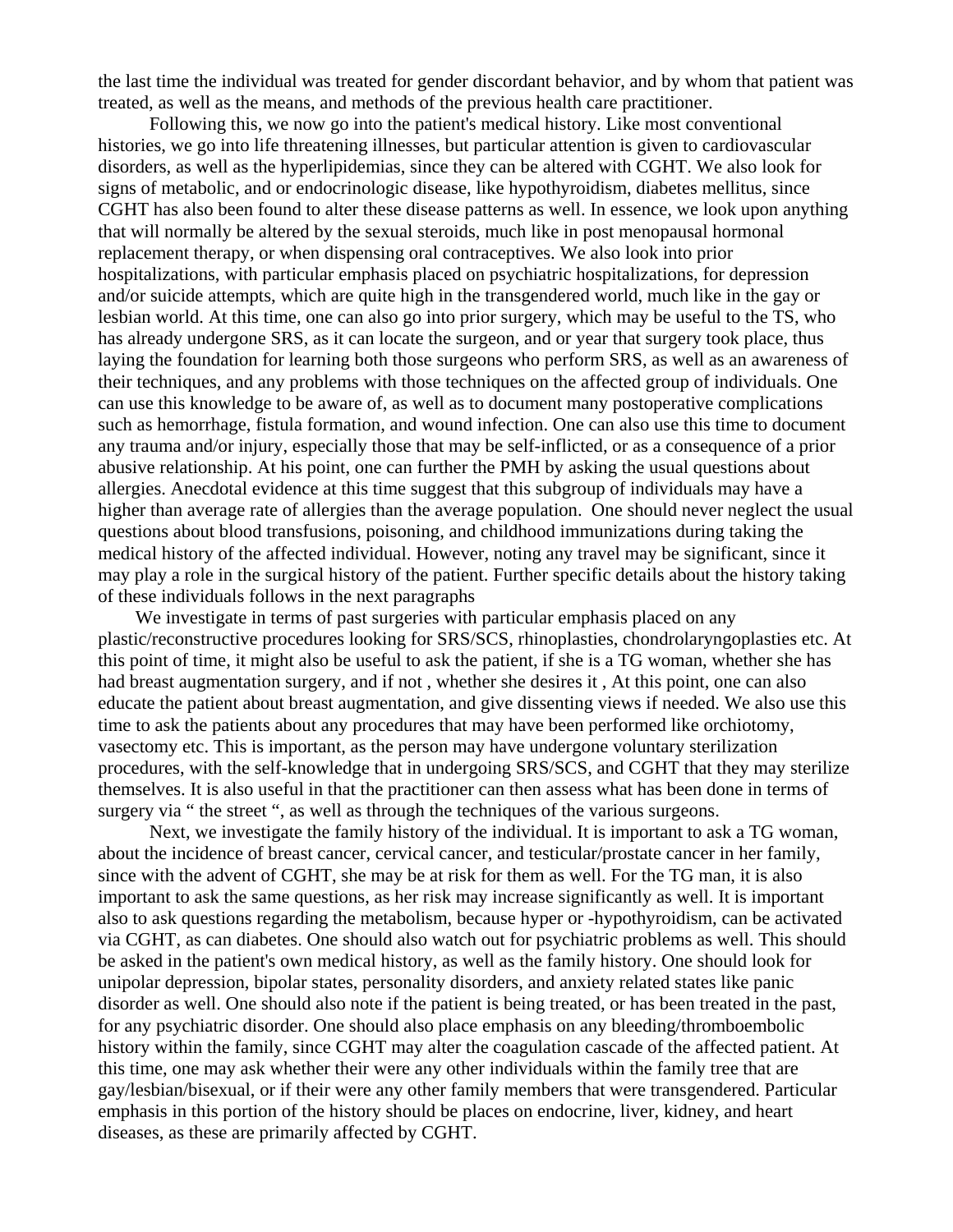In terms of social history, it is important to see if the patient smokes, due to increased risk of thrombophlebitis, much like HRT, and OC's. It is also important to know the alcohol / drug related history, as they may alter concomitant liver function, as well as play a role in activating microsomal enzyme systems. These are also important to note as well for the purpose of seeing various coping mechanisms etc. It is also important to ask questions about caffeine intake, as they can tip off the knowledgeable practitioner about various anxiety related states. At this time, one can also ask about the ability to obtain hormones on the street as well. One should also note at this time if the person has ever gone for treatment of alcohol, or chemical dependency; its location and/or length of time, and whether the patient feel that they have been successful or not. It is sometimes best to combine both the psychiatric history within the social history. However, if questions on identity yield answers in any of the same categories, then one will follow the patient's own flow, and obtain or repeat the same answers during the course of the history anyway. During this time, one can ask the education, and occupation of the individual, because both may play a role in the gender identity formation of the patient, as well as for stratification by type for the health care practitioner. Furthermore, question involving military service are of particular significance for TS/TG individuals, as has been documented as a" flight into hypermasculinity "that is well documented for these subtypes of individuals. Military service is quite significant also for TS/TG men, as they may find military service as way of escape from their previously assigned female gender role. Military service may also be a marker for CD/TV males, as they seem to gravitate to many of the " more masculine " of occupations in a cognitive dissonance with their feminine identity that coexists with the male identity. As in any other social history, one should also not neglect to note what a typical day for the patient is like, their overall satisfaction or frustration, as well as hygienic habits, lifestyle, dietary habits, and extent of sports and exercise. The social history of the patient will often provide the practitioner with most of the context and the texture of the patients' life

 In TS/TG men and women, one should never forget the most important part of the history taking prior to the physical examination. This part is usually the OB/GYN section of the history, however this section given the diversity of the transgendered population should be applied to all individuals, and should be more properly labeled as genital history. In this history, in those individuals born female, one must ask questions relating to last menstrual period, age of menarche, and menstrual character such as frequency, duration, regularity and flow. The TS/TG man may be angered by such questions, as they are about their reproductive status as women, which they both hate, and despise, and therefore are not in need of talking about especially in the course of a medical examination. However, this portion is important, in that one can ask questions about sexual life/history to affected individuals. During this time, one can ask postoperative TS women about vaginal infections, whether they are dilating their neovagina (especially significant in all types of SRS surgery). One can also ask about whether this individual has ever had a Papanicolaou smear done, because these women could be in a pre cancerous state just like any other woman, since homologous tissues are used in SRS. One can also ask about lactation involving both sets of individuals, as well as prior use of contraceptives for transgendered men, and the onset of perimenopausal symptoms in transgendered women. Furthermore, as one asks for the sexual history of the individual, one must emphasize that many interpretations can exist for gay, lesbian, and heterosexual relationships, and that the organs of the individual play no role in how a relationship is labeled. As a result, the practitioner must be aware of safe sexual techniques, not only for heterosexual partners, but those that apply to gay, and lesbian relationships as well. Furthermore, one can use this part of history taking to bring up to the patient, dependent upon where in the typology the individual fits, the basics of doing both breast, and testicular self examination, both before and after surgery, Furthermore, at this point the practitioner may be asked to explain many methods of self-stimulation to provide sexual satisfaction to the patient population This is also an opportunity to make the individual aware of various rewards, and/or limitations of their new anatomy. At this point, one should never ask the patient whether contraception is involved, or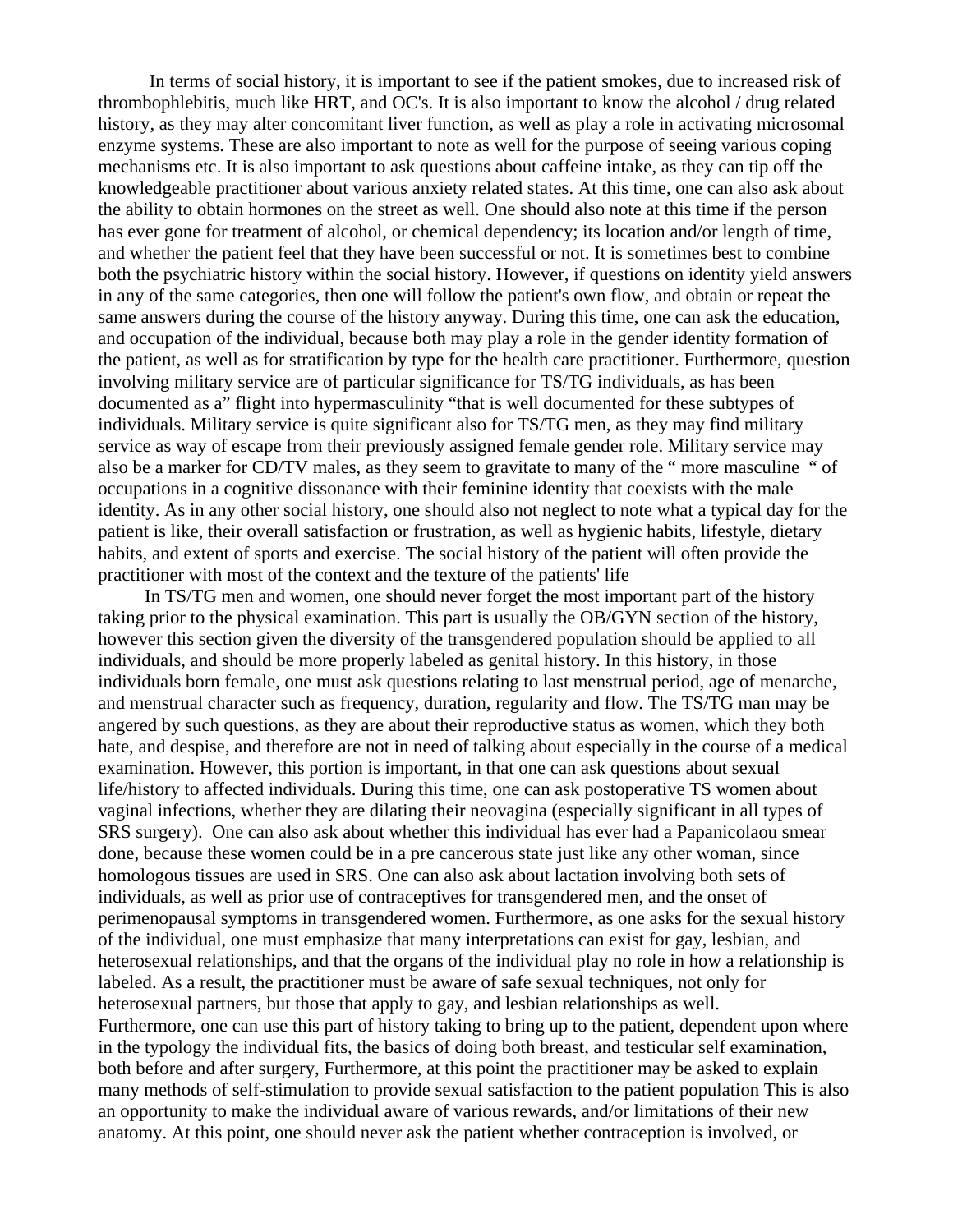whether the patient had any type of births involved, as they may offend the individual, unless they were discovered in the HPI section of the history. One should be very careful in this portion of this history, and should not take unless, one uses the utmost tact, and sensitivity to the individuals used, Further information is found in the preceding two tables (see figures 3 and 4 )

 Like any other history, one should do a review of symptoms section (hereafter known as ROS). At this point one should note all of the other conventional portions of the history, but one should also look for any detail involving GI symptomology, commonly found in high dose CGHT prior to the surgery, cardiopulmonary symptomology significant for PE, or CAD/CHF/MI, urinary for opportunistic infections. One should also not neglect the endocrine, because it may show the signs and symptoms of Cushing's Syndrome, predominant in MTF TS individuals who take high doses of sexual steroids, as well as urinary history for UTI's in the newly postoperative TS woman, as she may be ignorant of her new anatomy, and of the increasing frequency of UTI's in the female population, and how to treat them. One should also not neglect the rheumatologic portion, since connective tissue disorders may predominate in the " she-male " group of individuals who often inject industrial strength silicon in order to further their feminine appearance, and are thus apt to suffer many illnesses that affect connective tissues as a consequence. One should also look into the neurologic, as the incidence of strokes in these individuals is 35-45% higher than the given population. One should never neglect the genital, as at this portion of the history taking, it will serve as a guide to the individual's mechanisms of sexual satisfaction, as a measure of the progress of CGHT over time, the effects of SRS surgery. Naturally, psychiatric portions of the ROS should be emphasized for both Axis one and Axis two disorders, and should use this portion to look for any other psychiatric problems that the patient has, or has a tendency to have now or in the future.

The physical examination of transgendered individuals should be structured like any other physical examination. Particular attention should be paid to the facies, and voice, body build, and to the general appearance of the individual. Appearances can both fortify as well as distract the practitioner. They can "fool" even the most aware medical practitioner, and they are no indication of sexual orientation, nor of intersexual status. Facies are considered to be important because it may show early signs of Cushing's Syndrome associated with sexual steroid usage and/or overdosage. The voice may or may not give away the gender of birth of the patient. Body build and /or habitus may also show effects of sexual steroid usage, or of how much work may be necessary for a patient to "pass" as a member of their new gender. One should also use posture, and gait for clues for "passability" in the new gender as well.

Naturally, vital signs are important as in all patients. However, different fever patterns may play a role in the treatment of the immunocompromised patient, and hyperthermia may be one of the first symptoms of an adrenal crisis, along with tachycardia. Adrenal crisis is significant for those patients who had previously obtained their "hormones off the street," as well as for those patients who are intersexed, and have several salt-wasting syndromes.

Beginning the examination, we shall start at the head. Significant signs to look for facial edema, a sign of Cushing's syndrome, as well as seen in several adrenocortical insufficiencies. One should also do auscultation to look for bruits indicative of arteriovenous fistulas, or aneurysms. One should also look for the cushingoid "moon face," as previously indicated, as well for signs of myxedema seen in hyperthyroid conditions. One should also look for signs of hirsutism, as polycystic ovarian disease incidence is found to be high in intersexed individuals, as well as within this general population. One should also do Chovstek's sign to look for signs of hypocalcemia, and palpate the sinuses for any person predisposed to any allergic condition. In looking at the eyes, one should look for alopecia in the eyebrows commonly found in hypothyroid states. One should also check for signs of icteric sclerae common in hepatitis .One should also check for injected conjunctivae, commonly found in those people who use both recreational drugs and alcohol. When one looks at the ears of the patient, one should look for at the pinna for gouty tophi, or for some of the first signs of Marfan's syndrome, common in homocystinuria, that has been found in TS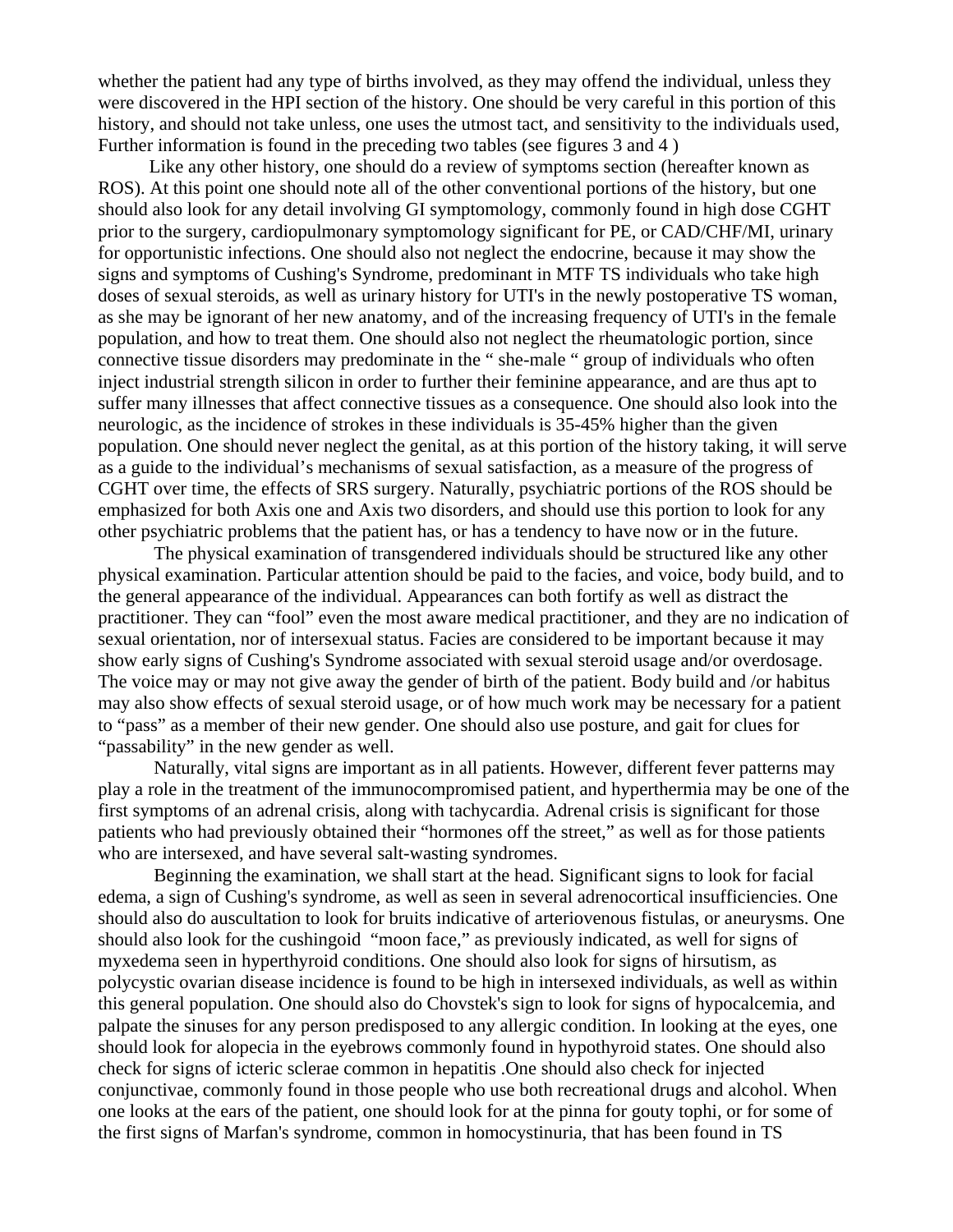individuals. When looking at the mouth, one should be aware white areas in the mucosa indicative of candida and leucoplakia , as well as for brownish pigmentation indicative of Addison's disease. One should naturally look at the teeth for signs of caries and abrasion, which may show some of the early signs of wasting in immunocompromised patients. One should examine the tongue for any abnormal papillae, as well as check for the macroglossia present in hypothyroidism. One should also routinely test the gag reflex, and look for tongue and/or uvula deviation as part of one's neurological examination.

At the neck, one looks for the webbing indicative of Turner's syndrome, as well as for any signs of edema, for adrenal syndromes , and for goiter indicative of various thyroid states. One also looks for tracheal deviation of any sort, either as a consequence of the previously mentioned syndromes, or as an indication of any pulmonary problems. In evaluating for goiter, one should palpate for multinodular, diffuse or single nodules, and should also do Pemberton's sign if a goiter is noticed, for signs of compression. Naturally, one should check for lymph nodes of any sort, since they can be signs of an upper respiratory infection or signs of immunocompromised hosts. One should also be aware of the cricoid cartilage of the TG woman, as if it is enlarged, she may desire a chondrolaryngoplasty to remove her "large Adam's Apple."

When checking the thorax of the transgendered patient, one should naturally look for any signs of asymmetry, as well as pectus excavatum, pectus carinitum , as well as for those patients who have barrel chests. One should also look for any lymph nodes, as they may be indicative of breast cancer in its' early stages for any TG individual. One should naturally check for chest wall expansion and fremitus much like any other patient. However, one should palpate the chest of those individuals who had previously used any form of silicon for crepitation, seen in subcutaneous emphysema common in these patients, otherwise one should also use the scratch sign, looking for any signs of pneumothorax common in those patients' affected with autoimmune diseases associated with the use of silicon.

In doing the examination of the heart, one should look for heart sound indicative of mitral stenosis and/or regurgitation associated with endocarditis, and with intravenous drug usage, which might be common in certain segments of the transgendered population, as well as for any of the congenital abnormalities associated with either Turner's or Marfan's syndrome.

When beginning the examination, one should instruct both those individuals born female, and those born male, in the art of breast self examination. One should look for signs of edema, dimpling, pigmentation changes indicative of a cancerous process, as well as check for any signs of discharge, which could be signs of excessive hormonal usage. One should also look for any masses, particular in those individuals, by virtue of their history prone to fibrocystic disease, and breast cancer.

Examination of the abdomen begins with inspection looking for scars indicative of surgeries, particularly since SRS often leaves many abdominal scars. One also checks for masses, and hernias, as they may play a role in the eventual surgery of the patient. One also looks for striae, spider nevi, and changes in hair and pigmentation, which coexist with many endocrine abnormalities. One also looks for caput medusae prevalent in hepatic pathology as a result of IVDA of hormones "on the street." On auscultation of the abdomen, one checks for bowel sounds associated with peptic and abdominal ulcer and gastric reflux as a result of the hyperistalsis of the sexual steroids. One also checks for hepatic abscess, as a consequence of street drugs. The medical practitioner should also try to elicit tenderness when palpating the abdomen for signs of GERD, and PUD. One should look for any hernias or periumbilical lymph nodes, which may be indicative of STD's.

In examining the abdomen there are several organ systems that merit particular attention. These include the liver, gallbladder, spleen, and urinary bladder. So, we shall go into more detail with these organs.

When examining the liver, palpate for size, surface and edge, and try to estimate the size and character of the organ, because it may be affected as a consequence of CGHT, as well as any other drug usage the patient had prior to the PE. One should always use Iceberg's sign if there are any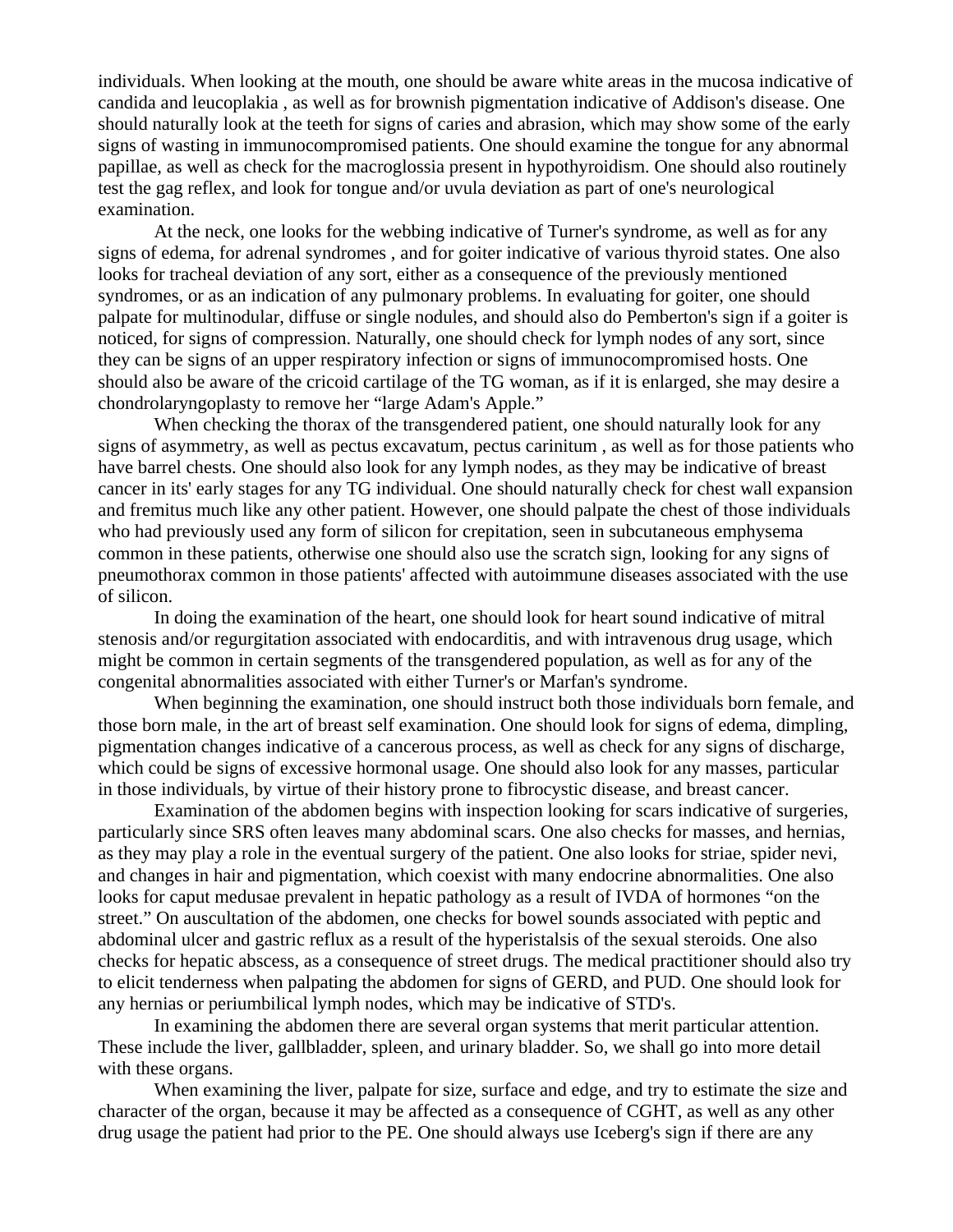signs of ascites and /or hepatomegaly in the patient. When examining the gallbladder, particular attention must be paid to Murphy's sign, and Courvoisier's sign, as they may aid the practitioner in finding cholestasis, cholecystitis, and choledechollithiaisis. When checking the urinary bladder, one looks for any abnormal signs of distension, which may be found in overusage of some antiandrogens found "on the street."

 The examination of the genitalia of the transgendered patient must be performed with utmost tact, and professionalism on the part of the health care practitioner. These patients must be approached as if they have undergone some sort of "rape trauma," since the examination of a part of the body that the individual feels distaste/revulsion for, must respect the patient's mindset, and emotions. This may be the longest portion of the physical examination to take place as a consequence, so the practitioner must be aware of any time constraints as well. These examinations must be performed on every patient initially, then at 3-6 month intervals thereafter, to note the effects of CGHT, as well as any subsequent SRS. In this portion of the examination, the examiner notes changes in the escutcheon of the individual by using the Tanner stages of the gender of choice. One should also look for any signs of hypertrophy or atrophy of the affected organs as a consequence of CGHT At this point of the examination, one can also probe further with the sexual history, as well as teach the individual ways of self -stimulation if one is postsurgical. It should also be noted in the postsurgical patient, that there might be some loss of sensation in the perianal area as a consequence of SRS, so the practitioner at the patient's request may also do a sensory examination of that area. One should also show the TS female who is newly operated on the correct usage for vaginal dilatation, and or stent usage

At this point of the examination it would be helpful to detail salient points in examining the neovagina and the neophallus. First, we should examine the neophallus. Unlike the regular phallus, neophallus can be of one of two types based on the type of surgery the patient has undergone. If it is a phalloplasty, then one must approach the examination by looking at superficial tissues for signs of STD's. One examines the neoscrotum, to see if the testes are in place, and there are no masses just like in the ordinary testicular examination. One also examines the patient for signs of herniation, as one would examine any other male patient. One transilluminates the testes as well. One examines the glans penis, scrotum etc. for signs of sexually transmitted diseases. If one has had a phalloplasty, then the viability of the pump (like one after TURP surgery) One examines the pump in much the same way as one who has had prostate surgery is examined. Furthermore, since superficial perineal nerve fibers are often excised in the course of SRS, or placed into a new position, then a superficial sensory examination must be performed to determine to both the patient and to the practitioner the extent of viability of orgasm in the new gender. At this point, one can also discuss methods of selfstimulation, as well as sexual arousal to the patient. One should also examine the bladder and urethra, as they are stretched during surgery, and may result in hematuria, asymptomatic bacteruria, and urinary tract infections. One should still look for fungal infections, since the anatomy, although homologous originates from the same area as a woman, and thus may harbor some fungi, in the course of their normal flora.

Like the phalloplasty , the patient who has undergone metoidioplasty, requires the same sort of examination on the neoscrotum, as well as the bladder/urethra as above. However, they differ in the fact that in the metoidioplasty, the clitoris has hypertrophied, and is used as the primary organ for sexual stimulation. Naturally, a sensory examination has to be performed postsurgically , and periodically afterwards as above However , since the clitoris , now acts as a micropenis, the hood , now acting as a glans penis, and the secretions becoming similar to fluid from the seminal vesicles. However, unlike the phalloplasty , skin is not grafted , and the labia majora and minora form the basis of the neoscrotum as above. However, there is no pump that has to be checked. In all other respects, the examination differs little from the previous genital exam.

When examining the neovagina, one should first determine whether a neoclitoris was formed as a consequence of surgery. If it has, then one should do the conventional pap smear on the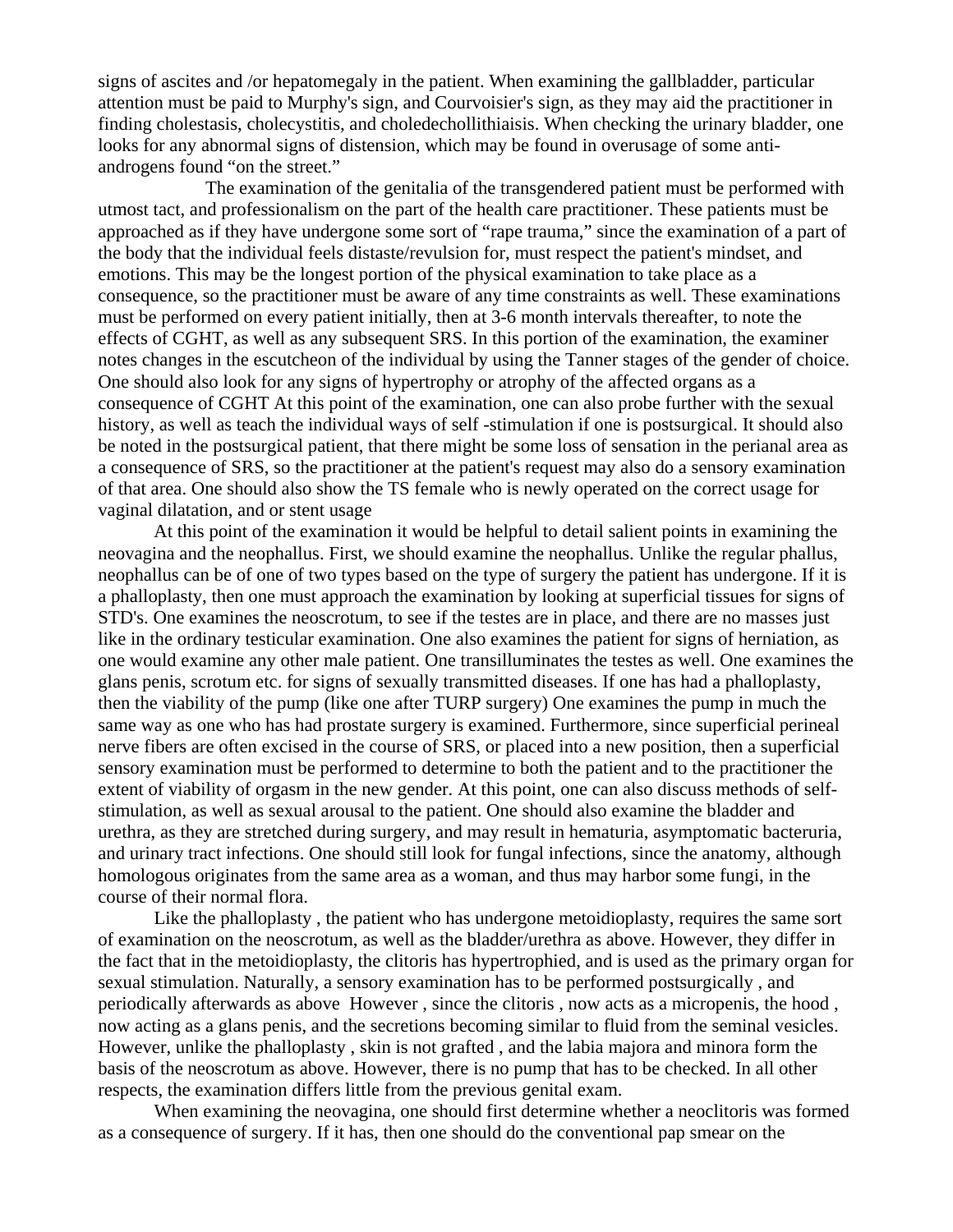individual patient in addition to the pap smear detailed in the succeeding paragraph. One should also examine whether penile inversion surgery has taken place, or whether the small intestine is attached to the neovaginal wall. If the penile inversion surgery has been performed, and a neoclitoris created, one should like any other genital exam, look at the external structures and examine them for any signs of disease, just as in the two previous examinations. One should then examine the patient in the following manner. (see Figure Three for more details)

- 1.) Wipe away excess mucus, or leukorrhea with a cotton pledgette This is especially important in those people who have had the surgery with the small intestine, as it may cause excess mucus, in contrast to the penile inversion surgery, where participants have to lubricate themselves.
- 2.) Obtain a thorough endocervical smear with a brush, cotton swabbed applicator or an aspirator.
- 3.) Repeat the same steps above with the sides of the neovagina wall, use on another slide for Pap smear.
- 4.) Immediately fix both specimens with fresh fixative.
- 5.) Use the wooden Ayre spatula to collect a thorough endocervical, and neovaginal wall specimen, and be certain that the cells are obtained from beyond the borders of globular ectopy.

Once the following examination is performed, it is still essential to perform a bimanual examination, despite the fact that the woman involved is essentially a postmenopausal female who has had a total abdominal hysterectomy, and bilateral salpingoopherectomy. It is performed to locate any masses formed as a consequence of surgery. This is not an entirely uncommon problem, but it is often unrecognized by all but the surgeons who perform SRS/SCS. So the practitioner is asked to examine the vaginal walls for cystoceles, urethroceles , rectoceles , and enteroceles . Furthermore, one also examines the genitialia for varicosities, and fistula formation. Prior to this examination, the exterior of the neovagina, is examined for edema and Bartholin's cyst formation in the labia majora. One should also not forget to look for secretions in the urethral meatus. One should, if the TS woman has a neoclitoris, examine the corpus cavernosa , and the glans, as they shall still be present , albeit in different places . One should also examine the introitus for any signs of prolapse. This is especially important in the newly operated TS woman, as the neovagina is prone to collapse in these areas, as well as fistula formation. One should also examine the perineum for any signs of sexually transmitted diseases, or any other signs of infection.

In the intersexed patient, one should ask if the patient is aware of their particular differences, and/or diagnosis. From this beginning, one can examine the intersexed patient in the conventional manner, or if there is significant SRS/SCS done in early childhood, as the postoperative TS given above. One should allow flexibility of techniques, as well as melding and/or creativity given the IS patients' gender of choice, if one exists, as well as with the presence of existing surgical techniques to aid the person in becoming the gender of ease in childhood. One should also ask the patient if (s)he is sensitive about the examination. If (s)he feels that they are damaged by the SRS/SCS at such a tender age , and proceed accordingly. One must be aware of the extent that a condition is clinically medical hermaphoditism, or pseudohermaphroditism, and then proceed accordingly. In other cases, one scan and could use conventional medical examining techniques, but one may hurt or damage the patient in the process, as a result of one's ignorance. It is important to note that to any health care practitioner involved in the care of the transgendered, that a higher than average number of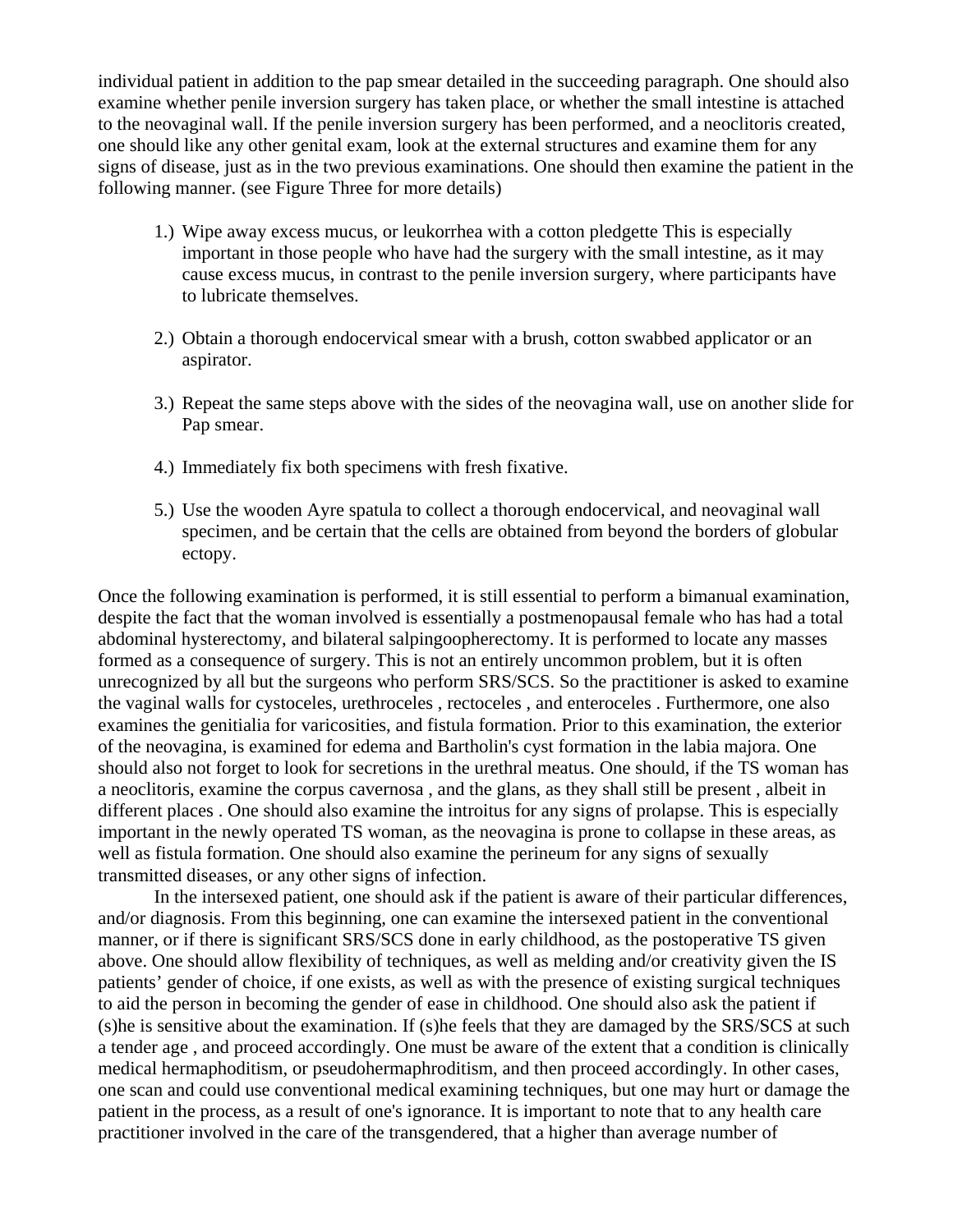intersexed patients will arrive at the practice. So, it will pay to read up, or be aware of many conditions found in medical textbooks listed as ' Disorders of Sexual Differentiation " , and in pediatric endocrinology textbooks, event though the clientele is predominantly adult ,so that one is aware of what can be expected for a particular diagnosis, and alter one's PE accordingly. The scope of such a discussion is beyond the breadth of this paper, except for the advice about combining the TS/TG examination with that of the conventional patient.

In the discussion above, many references were made to particular types of surgeries, as well as with variations in technique resulting in changes in the anatomy of the patient involved. This shall be gone into more detail in the upcoming section on surgery, to answer some questions generated by the previous discussion of the genital examination of the transgendered patient.

One next examines the rectum. One does an initial inspection for erythema, fissures, fistulas, ulcers, hemorrhoids, abcesses, and polyps. One then examine the sphincter for tone, and the anal canal for stenosis, and then checks for any masses or polyps in the walls , as does one for any other patient that walks into the office. However, in the TS woman, one should also examine the prostate , as that organ is retained regardless of which type of surgery is performed. One examines for all the conventional things found in the usual prostate examination of the male. One looks for site, shape, consistency, mobility and masses. Usually, the organ is atrophied as a result of CGHT, and one should also look for a noticeable smoother consistency than found in male patients. One should be especially vigilant in looking for tumors or nodules, as the patient has been exposed to extraordinarily high sexual steroids for a prolonged length of time presurgically, and that those hormones are of those predominant in the gender opposite that of birth. It is not known what the long term effects of CGHT is on the prostate, although one can hypothesize, that since it is part of the chemical castration of the patient involved, and since the medications used are similar to, if not the same in treating prostate cancers, that the risk is minimized. However, since there is no data at the present time it is advisable not to speculate, to note one's findings on a patient, and then proceed to note differences on this patient and others in a longitudinal fashion. One should also not neglect the rectal examination of the intersexed patient, and should proceed to handle it in relationship to the patient' history and medical diagnosis, as well as with modification of the above examination accordingly.

The physical examination of the transgendered patient is not finished. In examining the extremities, one should inspect both upper and lower portions for signs of edema, masses, crepitation or lymph nodes consistent with adrenocortical syndromes, overuse of steroids, immunocompromised activity, as well as for migration of silicon, and connective tissue diseases as a consequence. One should check the hands for palmar creases, and hyperpigmentation indicative of Addison's disease, as well as for the palmar erythema significant for liver disease. One should also look for thenar and hypothenar hypertrophy indicative of hepatoxicity, and for signs of Dupytren's contracture as well. One should not neglect looking for Osler's nodules, as a certein segment of the TG population may indulge in IVDA of all tyoes including sexual steroids. One should also not neglect looking for Janeway's spots for the same reason --endocarditis. One should also look at the nailbeds for oncholysis secondary to the hypocalcemia of CGHT in MTF patients. If that individual has a history of IVDA, then the splinter hemorrhages indicative of endocarditis are again significant. One should also not neglect the nailbeds because they may show signs of metabolic abnormalities. It should be remembered that Plummer's nail beds show hypothyroidism (separation of the nail bed predominantly in the ring finger) while Terry's nails (white with normal pink tips) show signs of cirrhosis. The white transverse lines of Muerhke's nails, show signs of hypoalbuminemia. Whereas the when the proximal portion of the nail is white, and the distal portion is red, it is indicative of ARF secondary to spironolactone abuse or overdosage within the population. Naturally, as a result of the increased rate of thromboembolic disease on the transgendered, Homan's sign should be performed routinely, especially in the lower extremities.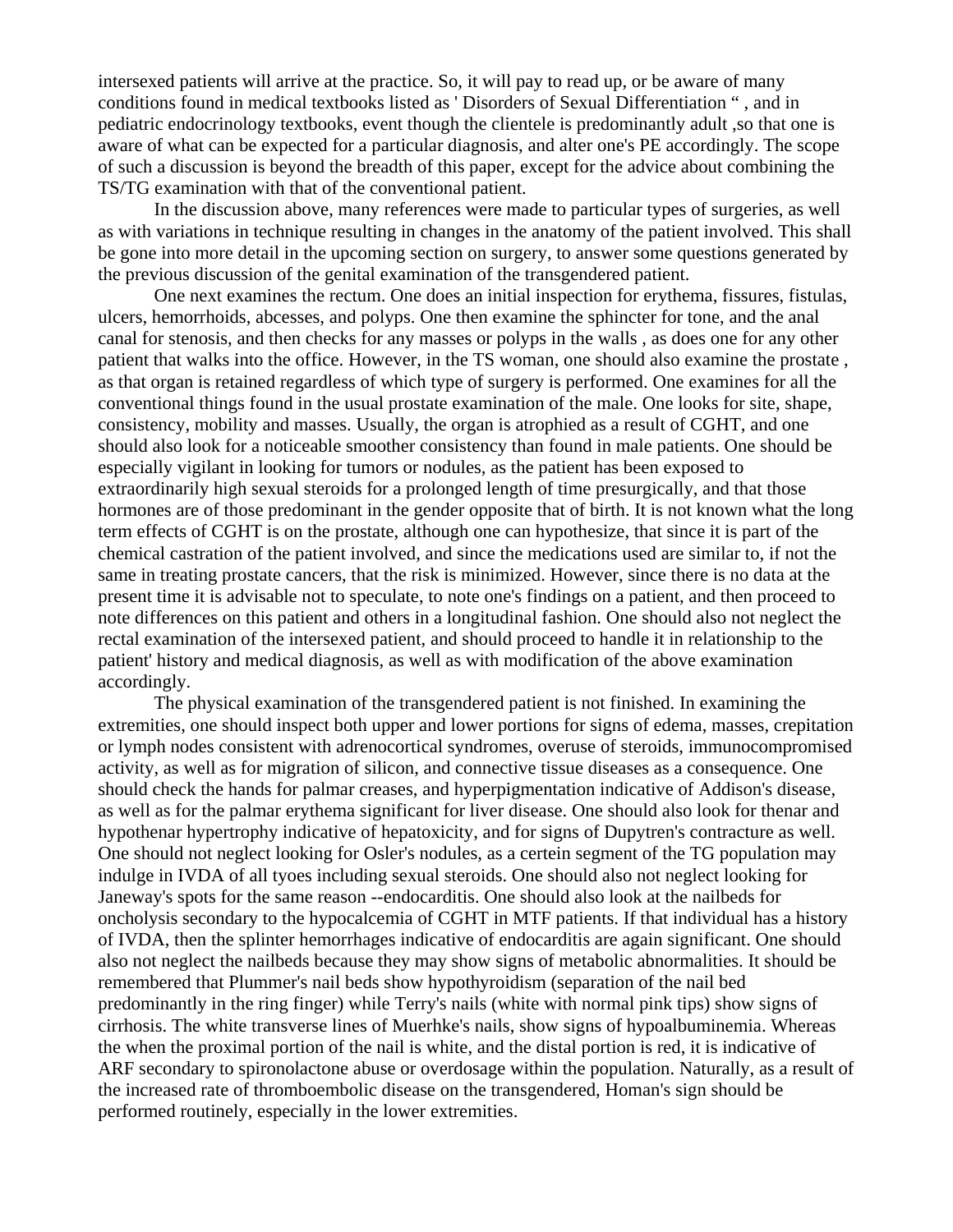The dermatological examination should not be neglected as well, looking for all sings of metabolic disease, as well as acute and chronic renal failure, and signs of hepatitis. One should also not neglect the lesions found in the immunocompromised patient indicative of herpes, or KS, or any one of a variety of dermatological manifestations found in AIDS patients. In doing so, one should not neglect looking at the size, shape, arrangement, and distribution of said lesions.

Naturally, one should always examine the optic fundi for signs of diabetic retinopathy, hypertensive retinopathy, and arteriolosclerosis. One should also look for changes in the macula densa in terms of color or contours indicative of hepatotoxicity, as well as for any signs of adrenocortical deficiency, or excess by changes in the pigmentation of the macula densa.

 One should also do a thorough musculoskeletal examination on the transgendered patient. By that I mean that one should thoroughly check the muscles for strength, and tone, as they may be altered as a result as CGHT. One should also note any signs of hypertrophism, or atrophy as a result of CGHT, and for the presence or absence of any deformities, paresias, or paralysis as a result of injections of silicon. Furthermore, one should also check the bones for any tenderness, masses or deformities, as well as ligaments especially for alterations in laxity or stability. In both MTF and FTM TS individuals, it is especially important to test the knee, as CGHT can alter many ligaments' laxity in that particular area.

The neurological examination is especially important, especially the mental status examination of the individual. This can be done better by many psychiatrists; however the general health care practitioner must be aware of the general level of consciousness of the patient, behavior, thought content, affect and mood, intellectual functioning, memory, judgment, and insight. Grading of the reflexes is especially important, particularly in the TG male, and the sensory examination must be duplicated and performed not just on the general areas of the body, but on the genitalia of the patient both presurgical and postsurgical. Naturally, one must not neglect the traditional examination of the cranial nerves, nor of checking for meningeal or cerebellar defects in the examination. This is important in the presurgical patient, who traditionally receives 2-4 times the hormonal concentration of that person receiving postmenopausal CGHT, and is anywhere from 35 to 45 times more at risk for cerebrovascular accidents than a postmenopausal female or asenescent male.

This concludes the history and physical examination for the transgender patient. While few data has been published regarding the physical examination n particular for this population, one should follow the basics that one has learned regarding physical examination and history from such sources as Bates' and/or the Merck manual.

#### **Laboratory Studies and Procedures**

The essential laboratory studies performed during any initial examination should be performed on the transgendered patient. These include the basic chemistry (SMA-7, SMA-10, SMA -16), as well as complete blood counts (CBC), as well as the standard prothrombin time, and activated partial thromboplastin time (PT/PTT). These are important in any patient, but these basic values are of significance to the beginning health care practitioner in treating the transgendered patient. One should also not neglect the standard AP and Lateral chest x-ray, and electrocardiogram, especially prior to long hospitalizations. However, since these tests and procedures are so common to the medical practitioner, we shall go into their particular significance in the later portions of the laboratory text.

The lab studies of significance to this population are levels of the sexual steroids, thyroid function tests, parathyroid hormones, adrenal function studies, connective tissue studies, as well as any studies involving diseases of genetic or metabolic dysfunction on sexual differentiation. Further